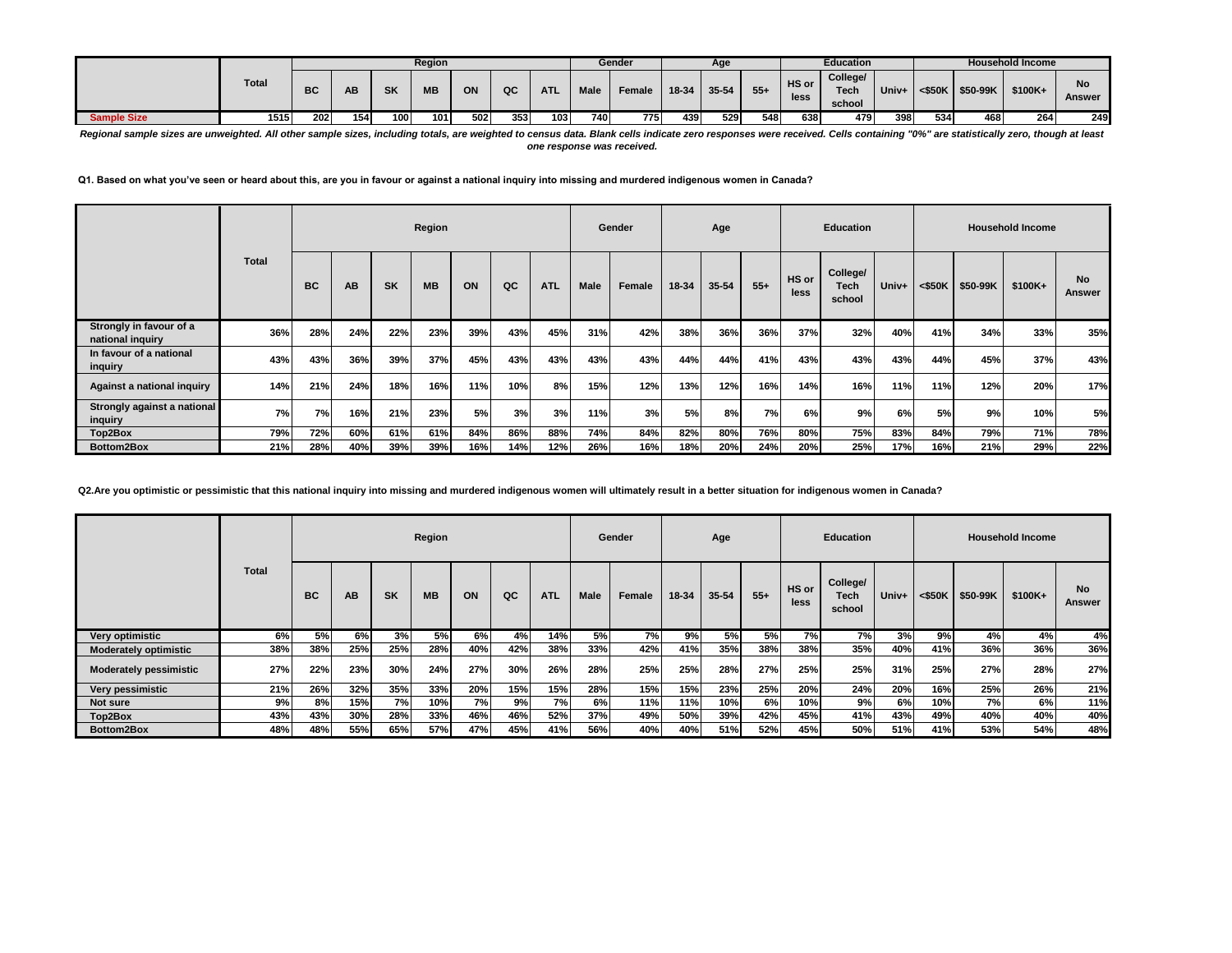|                    |                             |           |     |           | Region    |     |     |            |             | Gender |       | Age       |        |               | <b>Education</b>                  |       |           |          | <b>Household Income</b> |                     |
|--------------------|-----------------------------|-----------|-----|-----------|-----------|-----|-----|------------|-------------|--------|-------|-----------|--------|---------------|-----------------------------------|-------|-----------|----------|-------------------------|---------------------|
|                    | <b>Total</b><br>Pessimistic | <b>BC</b> | ΑВ  | <b>SK</b> | <b>MB</b> | ON  | QC  | <b>ATL</b> | <b>Male</b> | Female | 18-34 | $35 - 54$ | $55 +$ | HS or<br>less | College/<br><b>Tech</b><br>school | Univ+ | $<$ \$50K | \$50-99K | \$100K+                 | <b>No</b><br>Answer |
| <b>Sample Size</b> | 727                         | 103       | 80* | 68*       | 60*       | 240 | 159 | 45*        | 417         | 310    | 173   | 270       | 284    | 286           | 238                               | 203   | 218       | 246      | 143                     | 120                 |

## **Q3.What is your main reason for being pessimistic about this? Would you say it is mostly because you think:**

|                                                                                  |       |           |     |           | Region    |     |     |            |      | Gender |           | Age       |       |               | <b>Education</b>                  |       |           |          | <b>Household Income</b> |                     |
|----------------------------------------------------------------------------------|-------|-----------|-----|-----------|-----------|-----|-----|------------|------|--------|-----------|-----------|-------|---------------|-----------------------------------|-------|-----------|----------|-------------------------|---------------------|
|                                                                                  | Total | <b>BC</b> | AB  | <b>SK</b> | <b>MB</b> | ON  | QC  | <b>ATL</b> | Male | Female | $18 - 34$ | $35 - 54$ | $55+$ | HS or<br>less | College/<br><b>Tech</b><br>school | Univ+ | $<$ \$50K | \$50-99K | $$100K+$                | <b>No</b><br>Answer |
| This whole issue is<br>basically unresolvable                                    | 21%   | 26%       | 26% | 23%       | 15%       | 21% | 17% | 27%        | 22%  | 21%    | 19%       | 19%       | 25%   | 21%           | 17%                               | 26%   | 23%       | 19%      | 22%                     | 23%                 |
| This issue is over-<br>exaggerated in the first<br>place                         | 7%    | 6%        | 8%  | 19%       | 11%       | 7%  | 6%  | 8%         | 10%  | 5%     | 11%       | 6%        | 6%    | 8%            | 9%                                | 5%    | 6%        | 10%      | 6%                      | 7%                  |
| This would be better left to<br>police and the courts, not<br>a national inquiry | 24%   | 21%       | 31% | 28%       | 18%       | 26% | 23% | 15%        | 25%  | 24%    | 24%       | 22%       | 26%   | 25%           | 25%                               | 21%   | 22%       | 22%      | 28%                     | 29%                 |
| The inquiry<br>recommendations won't be<br>followed                              | 35%   | 27%       | 25% | 12%       | 27%       | 34% | 49% | 39%        | 30%  | 41%    | 36%       | 39%       | 30%   | 34%           | 36%                               | 34%   | 40%       | 35%      | 32%                     | 27%                 |
| Other specify                                                                    | 12%   | 20%       | 10% | 18%       | 30%       | 12% | 6%  | 11%        | 14%  | 10%    | 10%       | 14%       | 12%   | 11%           | 13%                               | 14%   | 10%       | 14%      | 13%                     | 14%                 |

|                    |              |     |     |           | Region    |     |     |            |      | Gender |       | Age       |       |               | <b>Education</b>                  |       |           |          | <b>Household Income</b> |                     |
|--------------------|--------------|-----|-----|-----------|-----------|-----|-----|------------|------|--------|-------|-----------|-------|---------------|-----------------------------------|-------|-----------|----------|-------------------------|---------------------|
|                    | <b>Total</b> | BC  | АΒ  | <b>SK</b> | <b>MB</b> | ON  | QC  | <b>ATL</b> | Male | Female | 18-34 | $35 - 54$ | $55+$ | HS or<br>less | College/<br><b>Tech</b><br>school | Univ+ | $<$ \$50K | \$50-99K | \$100K+                 | <b>No</b><br>Answer |
| <b>Sample Size</b> | 1515         | 202 | 154 | $100 -$   | 101       | 502 | 353 | 103        | 740  | 7751   | 439   | 529       | 548   | 638           | 479                               | 398   | 534       | 468      | 264                     | 249                 |

**Q4.Overall, what kind of job would you say the federal government is doing so far when it comes to this area of indigenous women's issues?**

|            |              |           |     |           | Region    |       |     |            |             | Gender |       | Age       |       |               | <b>Education</b>                  |       |     |                    | <b>Household Income</b> |                     |
|------------|--------------|-----------|-----|-----------|-----------|-------|-----|------------|-------------|--------|-------|-----------|-------|---------------|-----------------------------------|-------|-----|--------------------|-------------------------|---------------------|
|            | <b>Total</b> | <b>BC</b> | AB  | <b>SK</b> | <b>MB</b> | ON    | QC  | <b>ATL</b> | <b>Male</b> | Female | 18-34 | $35 - 54$ | $55+$ | HS or<br>less | College/<br><b>Tech</b><br>school | Univ+ |     | $<$ \$50K \$50-99K | \$100K+                 | <b>No</b><br>Answer |
| Very good  | 7%           | 6%        | 10% | 9%        | 11%       | $7\%$ | 4%  | 9%         | 8%          | 6%     | 5%    | 8%        | 8%    | 5%            | 7%                                | 11%   | 7%  | 6%                 | $11\%$                  | 5%                  |
| Good       | 48%          | 45%       | 40% | 45%       | 44%       | 45%   | 57% | 48%        | 48%         | 47%    | 51%   | 45%       | 48%   | 48%           | 48%                               | 48%   | 48% | 49%                | 47%                     | 46%                 |
| Poor       | 38%          | 43%       | 41% | 34%       | 41%       | 37%   | 33% | 39%        | 35%         | 40%    | 38%   | 39%       | 37%   | 40%           | 36%                               | 35%   | 37% | 39%                | 33%                     | 40%                 |
| Very poor  | 8%           | 6%        | 9%  | 12%       | 4%        | 10%   | 5%  | 5%         | 9%          | 6%     | 7%    | 8%        | 8%    | 7%            | 9%                                | 7%    | 8%  | 6%                 | 9%।                     | 8%                  |
| Top2Box    | 55%          | 51%       | 50% | 54%       | 55%       | 53%   | 62% | 57%        | 56%         | 54%    | 55%   | 53%       | 56%   | 52%           | 55%                               | 58%   | 54% | 55%                | 58%                     | 51%                 |
| Bottom2Box | 45%          | 49%       | 50% | 46%       | 45%       | 47%   | 38% | 43%        | 44%         | 46%    | 45%   | 47%       | 44%   | 48%           | 45%                               | 42%   | 46% | 45%                | 42%                     | 49%                 |